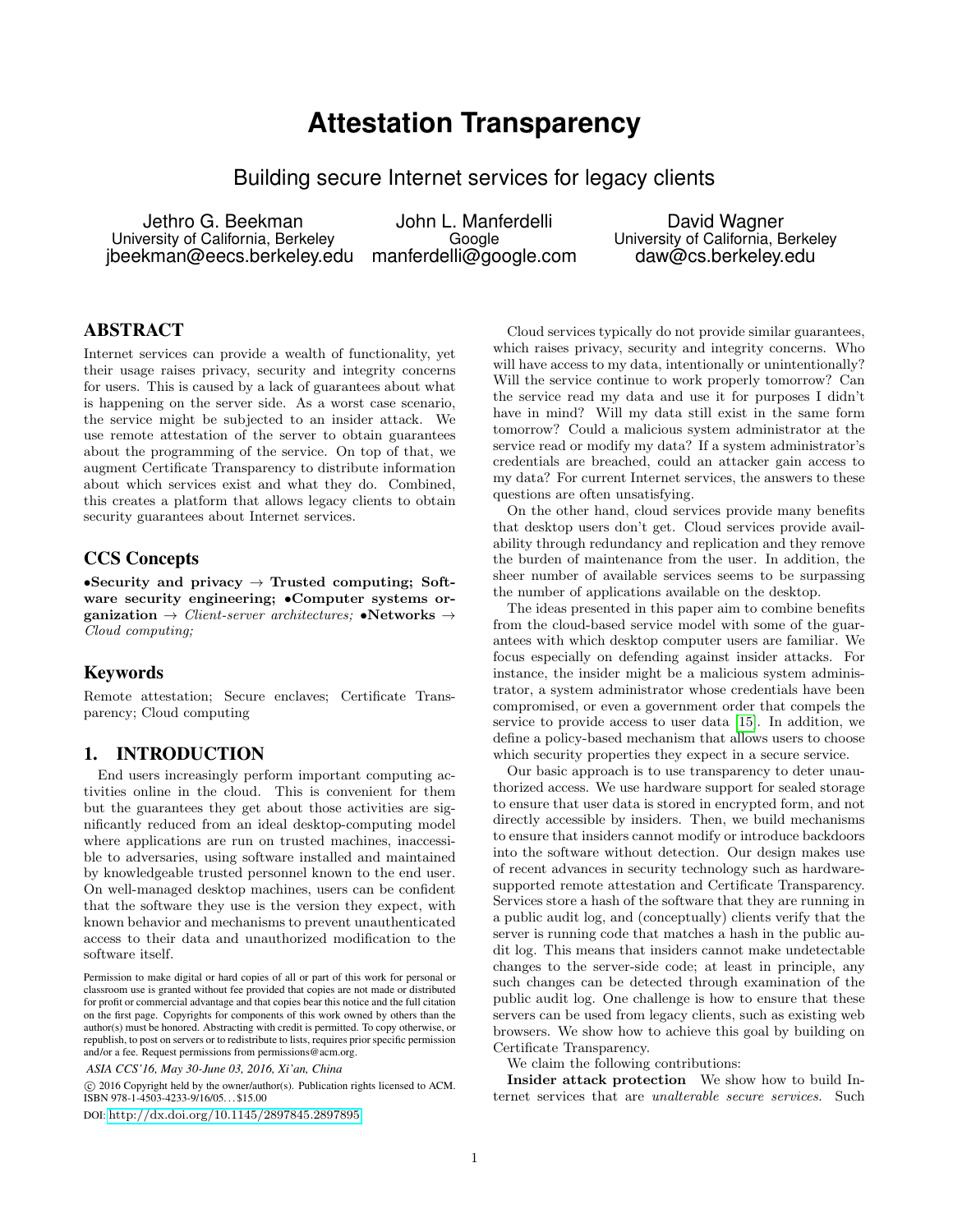services provide integrity and confidentiality of computation and user data, are secure against insider attacks, and their functionality can be remotely verified.

Policy and update mechanism Although we describe services as unalterable, in fact, updates will often be desirable to fix bugs, improve usability or security or add functionality. Also, instances of a secure service should not be locked to a single platform. We demonstrate how these goals can be achieved, without user-visible downtime for updates, and without compromising security or privacy. Finally, secure services may—under policy control specified by a user—be authorized to collaborate with other user secure services while preserving the security promises; we show how this can be done as well.

Legacy client support In a manner similar to the way Certificate Transparency protects against CAs secretly issuing bad certificates, Attestation Transparency protects against service providers secretly changing the services they provide. This transparency provides a public record linking domain names to service implementations. Today's TLS clients immediately reap the benefits of the transparency framework, except in some cases when they are the victim of a targeted attack involving misissued certificates.

In the following section we review existing building blocks we use to build our framework. We provide a high-level overview of the paper in §[3.](#page-2-0) In §[4](#page-4-0) we discuss the design of unalterable secure services while §[5](#page-5-0) describes how we augment Certificate Transparency to allow verification of these services. We evaluate our design in §[6](#page-8-0) and elaborate on potential use cases in §[7.](#page-9-0) We then wrap up with related work in §[8](#page-10-0) and the conclusion (§[9\)](#page-11-1).

# 2. BACKGROUND

## 2.1 Secure Enclaves

We define a secure enclave as an isolated process, executed on a platform that provides confidentiality and integrity of code and data as well as sealing and attestation. In general, these technologies allow initializing an isolated and perhaps encrypted block of memory with a known program. Access to application memory is restricted by hardware and external access to the software is similarly restricted to identified entry points into the code. The software loaded in an enclave is also measured<sup>[1](#page-1-0)</sup>, allowing the hardware to attest to another party that the expected software was properly loaded and initialized and that the enclave software is isolated from other software running on the computer. The platform also provides a way to encrypt data so that the encrypted data can only be decrypted by this particular instance of the code running on this particular hardware. Different technologies provide such secure enclaves, including Intel SGX [\[4,](#page-11-2) [27\]](#page-12-0), IBM SecureBlue++ [\[8\]](#page-11-3), TPM-based Flicker [\[26\]](#page-12-1), and per-haps ARM Trustzone [\[38\]](#page-12-2).

#### *2.1.1 Attestation primitive*

Attestation is a mechanism that allows software to make statements that can be verified remotely by communicating parties, using attested statements. When talking about secure enclaves, some hardware-based root of trust, H, will

attest that it is running a program with identity (measurement) I. In order for such a program to communicate with the outside world securely, it will need an encryption key  $K$ , and a way to securely announce to the outside world that it controls that key. Attestation provides such a mechanism: the hardware makes a statement of the form<sup>[2](#page-1-1)</sup>

$$
A(I, K) = \ll H
$$
 says "H runs I which says  
[K speaks for I]"  $\gg$ .

Platforms providing secure enclaves often provide ways for an entity  $I_1$  to endorse a particular program with identity  $I_2$ . For example,  $I_1$  might cryptographically sign  $I_2$ , and this signature can be verified as part of loading  $I_2$ . Such an attestation is of the form

$$
A(I_1: I_2, K) = \ll H
$$
 says "H runs  $I_2$  which says  
[K speaks for  $I_2$ ," and "I<sub>1</sub> endorses  $I_2$ " >math>.

If the platform can not verify the endorsement itself, a similar statement can still be formed by including the endorsement directly, as in

 $A(I_1 : I_2, K) = \ll H$  says "H runs  $I_2$  which says [K] speaks for  $I_2$ <sup>"</sup>  $\gg$  and  $\ll I_1$  says " $I_1$  endorses  $I_2$ "  $\gg$ .

#### *2.1.2 Sealing and encryption primitives*

The general secure enclave concept does not include secure persistent storage. This is generally solved by using an untrusted persistent store and storing data only in encrypted form. This provides a form of secure persistent storage. We discuss some limitations of this scheme (such as rollback attacks) in §[7.2.](#page-9-1)

Encrypting data in such a way that only a particular instance of a secure enclave can access it is called sealing. Generally, this is achieved by using a symmetric encryption key derived from both the program and hardware identity. The sealing operation turns the message  $m$  into the sealed text  $s = E_{\text{seal}}(m)$ , while unsealing is  $m = D_{\text{seal}}(s)$ .

In this paper we also use authenticated encryption, written  $c = E(K, m)$  and  $m = D(K, c)$ .

## 2.2 Intel Software Guard Extensions

Intel Software Guard Extensions (SGX) [\[4,](#page-11-2) [17,](#page-12-3) [19,](#page-12-4) [27\]](#page-12-0) are a recently announced hardware technology and instruction set extension providing secure enclaves. A special set of instructions can measure and encrypt a memory region before transferring execution control to it. The trusted computing base of SGX-based secure enclaves encompasses only the processor hardware, its microcode and the enclave image itself. In particular, the operating system is not part of the TCB. Data stored in memory regions belonging to the enclave is encrypted before it leaves the processor, so that the memory bus is also not part of the TCB. The security of this system is predicated on the correct functioning of the processor hardware and the SGX instruction set.

#### *2.2.1 Attestation*

SGX-enabled hardware can generate reports: integrityprotected statements about the enclave generated by the hardware:

 $\text{Report}_{\text{local}} = \text{MAC}(I_{\text{enclave}}||I_{\text{signer}}||D_{\text{user}}).$ 

<span id="page-1-0"></span><sup>&</sup>lt;sup>1</sup>A *measurement* is typically a cryptographic hash of the software as loaded together with any configuration information which may affect the software behavior.

<span id="page-1-1"></span> ${}^{2}$ Following the Taos language [\[39\]](#page-12-5).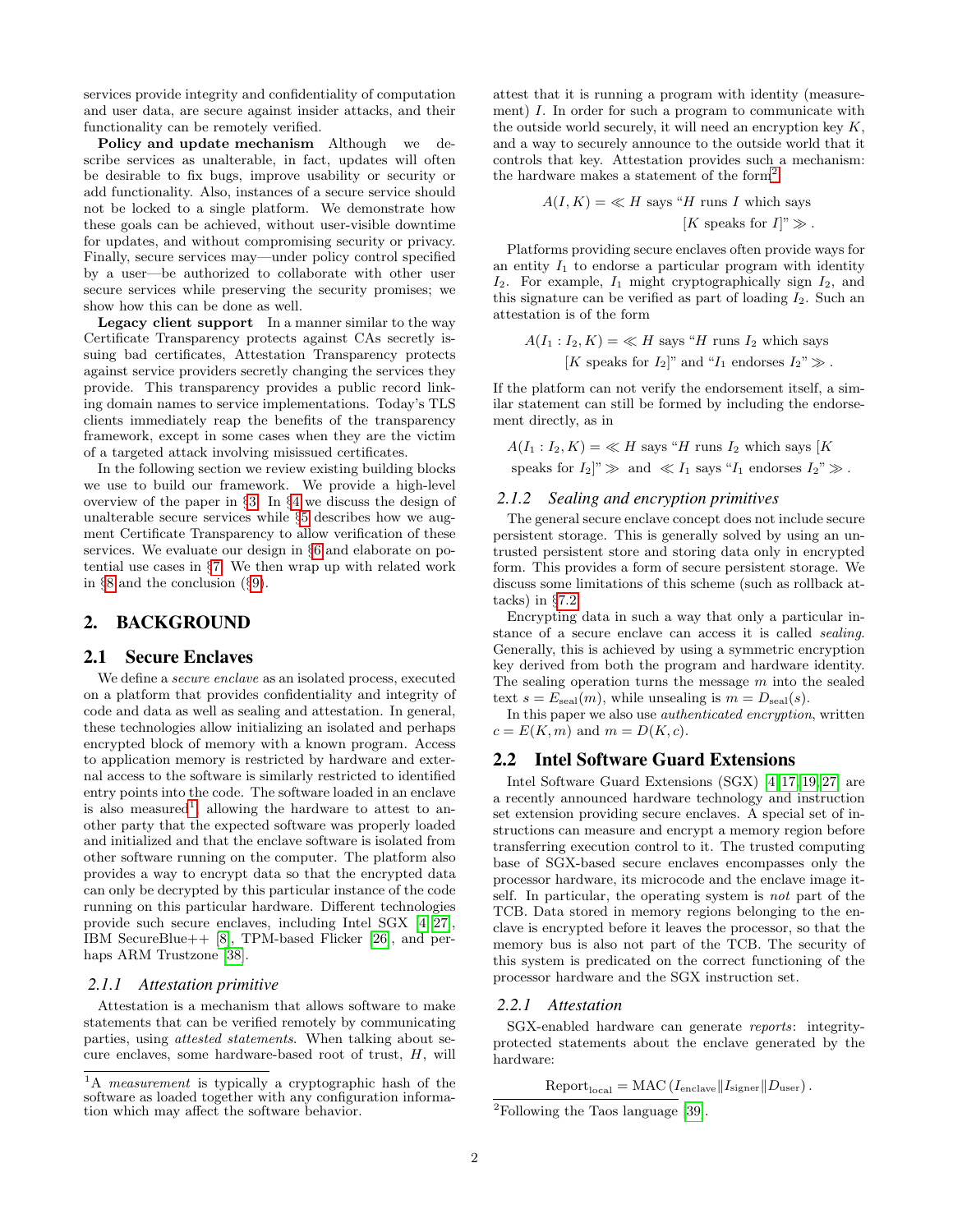The MAC key is different for each processor and private to the enclave that requested the report—only that enclave on the same processor can verify the report.  $I_{\text{enclave}}$  is the measurement of the code of the enclave the report is generated of and  $I<sub>siener</sub>$  is the public key that was used to sign that enclave before loading it.  $D_{user}$  is an arbitrary value that can be specified by the enclave when requesting the attestation report. This can be used to bind data to the attestation.

A special secure enclave provided by Intel, called the quoting enclave, can replace the MAC with a signature:

$$
Report_{remote} = Sign(I_{enclave}||I_{signer}||D_{user}).
$$

The signature private key is private to the processor and cannot be used improperly or for any purpose. The corresponding public key is published by the vendor, and a third party can use it to verify that the report was created by actual Intel hardware.

#### *2.2.2 Sealed storage*

A special instruction can generate an enclave-specific sealing key. The key is derived as

$$
K_{\text{derived}} = H\left(I_{\text{enclave}} \| K_{\text{device}} \| \dots \right)
$$

where  $K_{\text{device}}$  is a hardware-embedded secret unique to this device. The enclave can use this key to encrypt data which can only be decrypted by the same enclave running the same code on the same hardware.

A different key can also be derived as  $K_{\text{derived}}$  =  $H(I_{\text{signer}}||K_{\text{device}}||...)$ . This key can be used to transfer data between enclaves running on the same hardware that were signed by the same public key. In this work, we don't use this key since it gives too much control to the signer.

#### 2.3 Certificate Transparency

The Certificate Transparency (CT) framework [\[22\]](#page-12-6), as the name implies, aims to provide transparency to the issuance of TLS certificates. CT makes all legitimate TLS certificates a matter of public record, making it trivial to identify misissued certificates. The framework consists of several parts.

Public append-only logs A CT log server maintains a log of all certificates submitted to it. The log is structured as a Merkle tree which allows efficient verification of additions to the log. When submitting a certificate to the log server, the server will return a Signed Certificate Timestamp (SCT). The SCT is a promise that the server will include the certificate in the log within a certain time limit, the maximum merge delay. The SCT can be used as proof to other parties that a certificate is part of the public record.

Monitors A monitor watches one or more CT log servers for suspicious changes. For example, a domain owner might know that all its certificates are issued by a particular CA. If a certificate for their domain issued by a different CA appears in a log, the monitor raises an alarm. The administrator can then act upon that alarm, e.g., by demanding the revocation of the phony certificate.

Auditors An auditor watches one or more CT log servers for consistency. It checks that the Merkle tree is updated consistently and that certificates are included as promised by SCTs. If it detects any inconsistency, it raises an alarm. The CT log owner will then need to explain the discrepancy or risk being shut down.

Browsers Once the CT framework is fully operational, TLS clients such as browsers can demand proof from TLS servers that the server's certificate appears in a log. TLS servers can provide this proof in the form of SCTs. If a certificate does not appear in the logs, that is suspicious, and the client can choose to abort the connection attempt.

## <span id="page-2-0"></span>3. OVERVIEW

We want application service providers on the Internet to be able to host secure services. These services must be able to store and handle user data securely. By secure, we mean that the data's confidentiality and integrity is preserved, in the face of attacks within the scope of the threat model set forth below, which includes insider attacks. While we cannot absolutely prevent insiders from violating security, the transparency mechanism guarantees that such violations will be *publicly* detectable.

Users of a secure service must be able to verify that their client is connected to a specific service that is known to provide those security properties. Legacy clients must be supported: users must be able to obtain most of the security benefits without installing special software. Beyond legacy clients there must be an incremental deployment path. Performance loss compared to insecure services should be minimal. Services must also be updateable, and the security properties must be maintained in the update process.

#### 3.1 Threat model

We assume the server hosting the service uses some secure enclave technology that prevents the adversary from accessing the code and data running in the enclave. We allow adversaries all the capabilities of an active network attacker as well as full control over non-enclave software running on the computer hosting the service (e.g., for SGX enclaves, this includes control over the operating system). For instance, an insider might add malicious software, or service provider personnel might accidentally misconfigure the service; these are included in the threat model. The adversary also has the ability to run its own servers mimicking real services. We assume the user's client is secure and cannot be tampered with. The threat model is depicted in Figure [1.](#page-2-1)

Availability is out of scope for this paper. If a malicious insider wishes to destroy all user data or deny access to the service, they can do so.

## 3.2 Design overview

The basic idea is to run all of the service code—including TLS session establishment, request handling, and storage in an enclave on the server. This provides isolation and ensures that even insiders on the server cannot tamper with the running code or memory of the service. Also, we use sealed storage to prevent malicious insiders from reading or modifying data stored by the service on persistent storage: effectively, all data is encrypted before it leaves the enclave.



<span id="page-2-1"></span>Figure 1: Secure service threat model. The shaded areas may be controlled by the adversary.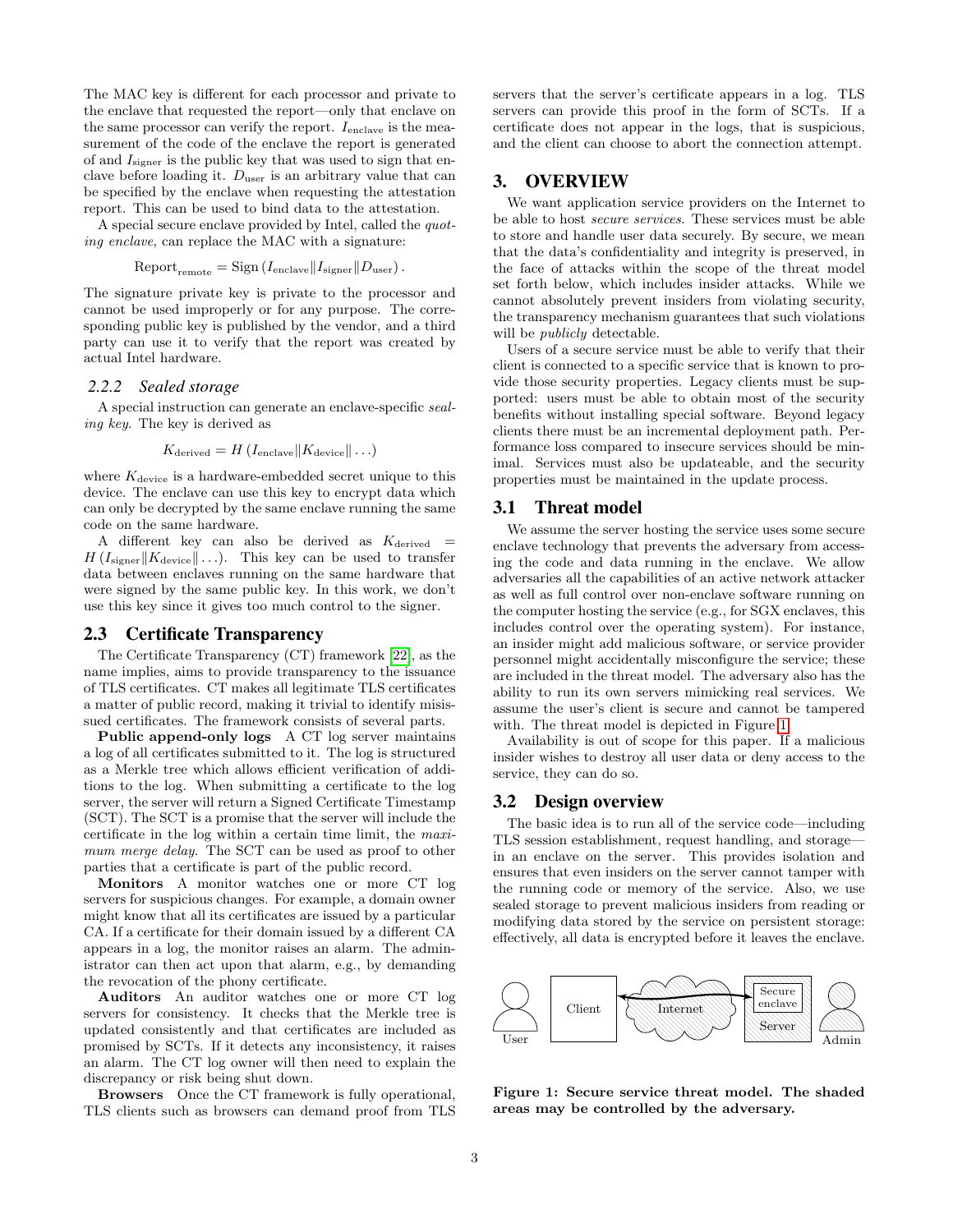The user connects to the server, using TLS to establish a secure channel between the client and server. We use remote attestation to allow the user to verify what code is running in the enclave: secure hardware on the server provides a signed statement indicating what code has been loaded into the enclave. A fully attestation-aware client would then use this attestation to verify that the server is running the expected code.

We also show how legacy clients can access the server and gain a subset of the security guarantees. Legacy clients also connect to the server via TLS. Conveniently, the TLS protocol is widely supported and provides a secure channel to the server, while verifying the authenticity of that server. As is usual for TLS, the client checks that the server's TLS certificate is valid and authenticates the server using the public key found in this certificate. Our system extends the guarantees provided by this authentication step by further constraining the use of the private key.

In particular, a secure service runs inside a secure enclave and it will generate its TLS private key there. The TLS private key will never leave the enclave in unencrypted form; it is stored using sealed storage, so that only the enclave can retrieve it. Thus, even insiders cannot learn the service's TLS private key.

When the service is first created, it publishes its TLS public key in an attested statement proving that the enclave was launched with a certain code and that that code generated the key. Legacy clients not built with Attestation Transparency in mind won't be able to verify these attestations, but the key idea of our system is that another party can do so on their behalf. Because the attestations are public, anyone can check what code the service will run, that the code is secure, that it will never reveal its TLS private key, and that it protects itself adequately from malicious insiders. This allows word to spread through out-of-band channels that the service is trustworthy. For instance, an expert might inspect the code published by good.com and determine that it is trustworthy and will never leak its TLS private key; inspect the attestation and TLS certificate and determine that the TLS keypair was generated by this enclave, and the public part is in the TLS certificate; and then spread the word that good.com can be trusted.

Of course, a malicious insider at good.com could always take down the secure service and replace it with malicious code, running outside an enclave. An attestation-aware client could detect this (because the attestation will change), but a legacy client could not. However, this attack is detectable. To mount such an attack, the insider would need to generate a TLS keypair and get a new certificate issued for it (because legacy clients expect to connect over TLS), and hand the new private key to the malicious code. This is detectable because it triggers issuance of a new certificate for good.com. In particular, we use Certificate Transparency to detect issuance of new certificates. In our design, secure services publicly commit to always publish a new attestation any time they update the service or obtain a new certificate. Thus, issuance of a new certificate without a corresponding published attestation indicates an attack or error. Crucially, because all of this information is public, anyone can monitor the published information and detect these situations, providing transparency.

Because our design focuses on transparency about what code the service will run, we call it Attestation Transparency.



<span id="page-3-0"></span>Figure 2: Overview of Attestation Transparency. (1) The secure service emits the certificate request and attested statement. (2) The attested statement and certificate are submitted to the Attestation and Certificate Transparency logs. (3) The secure service receives the certificate produced by the CA. (4) The user can now establish a regular TLS connection with the secure service. (5) The transparency log monitor independently monitors the transparency logs for possible violations.

It extends Certificate Transparency to allow publishing these independently-auditable attestations. Legacy clients can rely on Certificate Transparency to ensure that attacks will be publicly detectable, while future attestation-aware clients can verify attestations themselves.

A diagram of the entire system is shown in Figure [2.](#page-3-0)

## 3.3 Policy model

To verify that a secure service will act "as promised", the user must verify that (a) the service code correctly implements the intended behavior and (b) no other program on the same computer will be able to interfere with the operation of the service code or observe its memory. The mechanisms described below allow a service to prove to a user what service code will execute on the server enclave. Thus, in principle, a user could examine all of the code and convince themselves that it will act "as expected" and will provide all the desired security guarantees. However, in practice few users will be able to do this: code analysis is expensive and beyond the capabilities of most end users.

To address this challenge, we provide several flexible mechanisms to enable users to verify that the service code will meet their needs  $(\S 5.3)$  $(\S 5.3)$ . One option is that the user may rely on a cryptographically signed statement from the secure service developer naming both the service identity and the (user comprehensible) promised behavior. Since the developer can produce the implementation corresponding to the identity, it can be verified by third parties or used as a basis for legal recourse in the case the service does not, in fact, conform to the promised behavior. Alternatively, a user can rely on either an authority (for example, in the case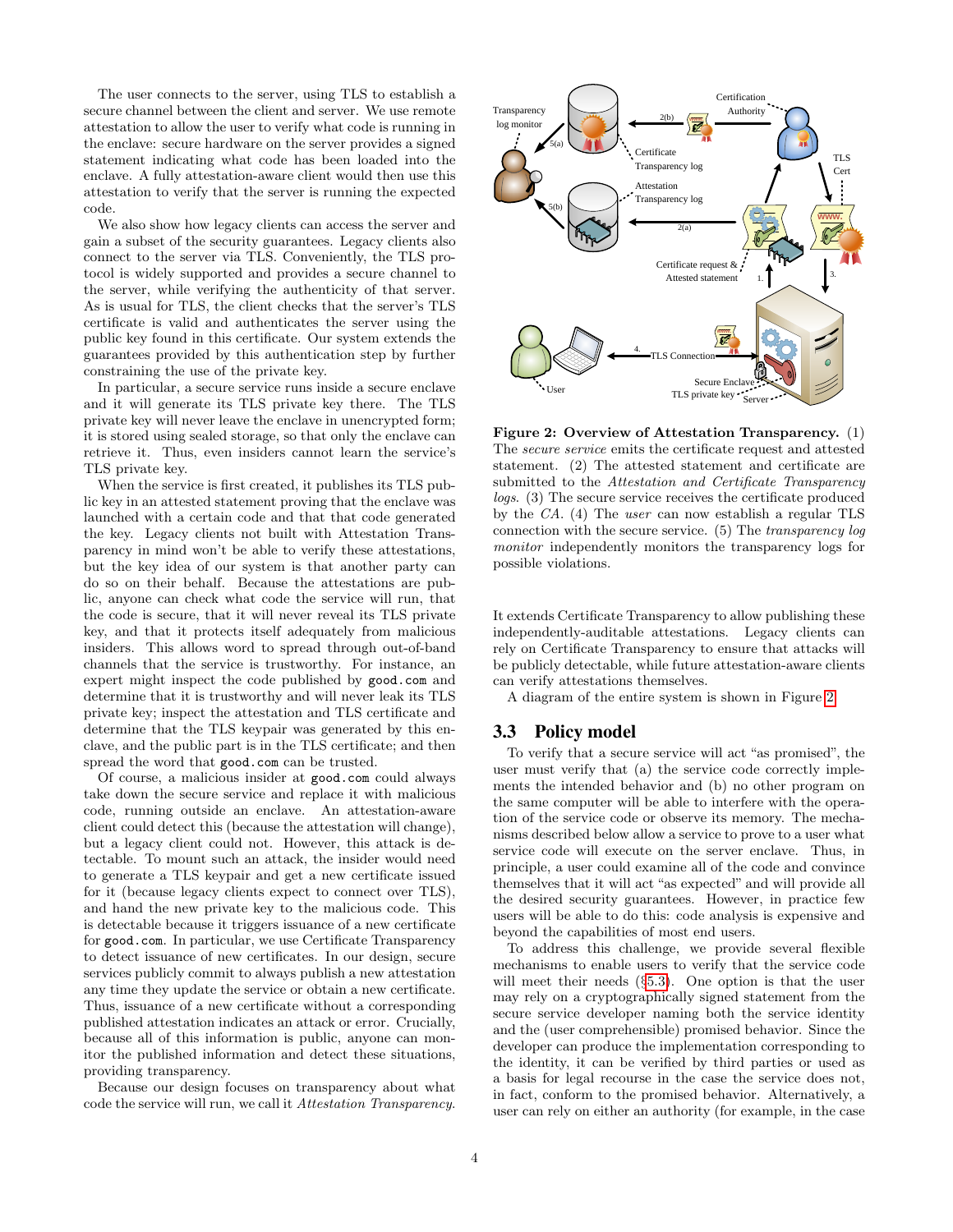of an enterprise service, the enterprise "IT" department) or an auditor to decide which services are trustworthy. The authority cryptographically signs a statement representing that the service code conforms with expected behavior in all respects. These can be securely and automatically checked if so designated. Alternatively, a user may rely on a set of reviewers of the secure service code who cryptographically sign such statements. Reviewers might have different motivations, some altruistic and some self-serving. Further, a user may employ policy rules to automatically determine if the specified behaviors are adequate. For example, the user may insist that the EFF examine the service and certify that it meets a designated privacy policy, and that a consumer agency or a product reviewer also sign a conformance statement, and that the developer be one of a named set of developers that the user feels comfortable with. There are other alternatives that ensure compliance with the user's needs and relieve the user of the need to conduct extensive reviews themselves.

Usually, a user will use the same policy model to decide whether an update meets those same specified needs and, if it does, whether user data accessible to previous versions can be made available to subsequent versions.

## <span id="page-4-0"></span>4. SECURE SERVICE DESIGN

This section presents the architecture we use to implement unalterable secure services. Unalterable here means that the functionality of the service cannot be changed. This allows a client of the service to view the service as an extension of the client itself and not just a third-party program subject to the whims of another entity.

Our architecture runs services inside a secure enclave as well as to encourage secure software development. To reduce the attack surface, the architecture presents a limited interface to the programmer that should be sufficient for Internet services, and the interface is implemented in a *memory-safe* and type-safe language, Rust.<sup>[3](#page-4-1)</sup>

#### 4.1 Secure service interface

In our architecture (Figure [3\)](#page-4-2), only the CPU and the code inside the secure enclave are trusted. The secure enclave has no input/output capabilities and relies on an *untrusted* driver for (insecure) access to the outside world. to communicate with the outside world. The untrusted driver is part of the host operating system and provides persistent storage (e.g., via C Standard I/O Streams), networking (e.g., via BSD sockets), and inter-process communication (e.g., via stdin/stdout/stderr). On top of this, the secure enclave library implements encrypted networking using TLS (e.g., using a standard TLS library), encrypted and sealed storage, attestation, and IPC. Software developers use these secure primitives to write their secure service. The secure enclave library and application code together form the secure enclave.

Secure networking Secure networking is provided using TLS. The secure client interface allows connecting to an Internet address using TLS and verifying the connection using default methods (per RFC 5280 [\[13\]](#page-11-4) and RFC 6125 [\[32\]](#page-12-7)). There is also an option to connect to another secure service running in an enclave and have it attest to the secure channel parameters. The client will then verify that the attestation

<span id="page-4-3"></span>Table 1: Secure storage types  $\delta_{\delta_{Q} \delta_{Q} \delta_{Q} \delta_{Q}} \delta_{Q_{Q}}$ 

Benefit

| Protect against blanket access after breach         |  |
|-----------------------------------------------------|--|
| Protect against offline attack versus weak user key |  |
| Recover data after hardware failure                 |  |

is valid and matches the expected server enclave identity. The secure server interface will listen on a specified port and accept TLS connections from clients. This is the main communication mechanism for a service using our architecture. There is also an option to accept connections from clients that are themselves running in an enclave and have that client identify itself and attest to the secure channel parameters.

Secure storage The secure storage interface allows the application to store persistent data safely. The interface provides access to different data objects identified by their name or path, while using an encrypted storage backend. There are three possible keying schemes for encrypting the data before storage: using the sealing key, a user key, or both (encrypted with a user key, then sealed). The different schemes have different benefits as shown in Table [1.](#page-4-3) In case of a breach—e.g., due to a faulty update (see §[5.3\)](#page-6-0), or a code bug—using sealing only, in its simplest form, is inadequate. Further, sealing—in its simplest form—is hardwaredependent and any sealed data is lost after a hardware failure. Using a per-user key based on the user's password enables password-guessing attacks if the password is weak. This is of particular concern since in addition to online attacks via the normal service authentication mechanism that all Internet services have to deal with, in our model an adversary can perform offline attacks on the stored data.

Attestation The attestation interface allows a secure enclave to have the hardware attest to a key. It can also verify that attested statements match a certain identity and extract the key that was attested to.

IPC Services may use inter-process communication, e.g., for inputting configuration data and logging. Since this channel is not secure, no sensitive information should be logged through this channel, and it must not be used for configuration that changes the security properties of the service. Instead, such configuration needs to be part of the enclave measurement.

## 4.2 Secure server



<span id="page-4-2"></span>Figure 3: Secure service architecture. The shaded blocks are not trusted.

<span id="page-4-1"></span><sup>3</sup>Available at [https://github.com/jethrogb/secserv/.](https://github.com/jethrogb/secserv/)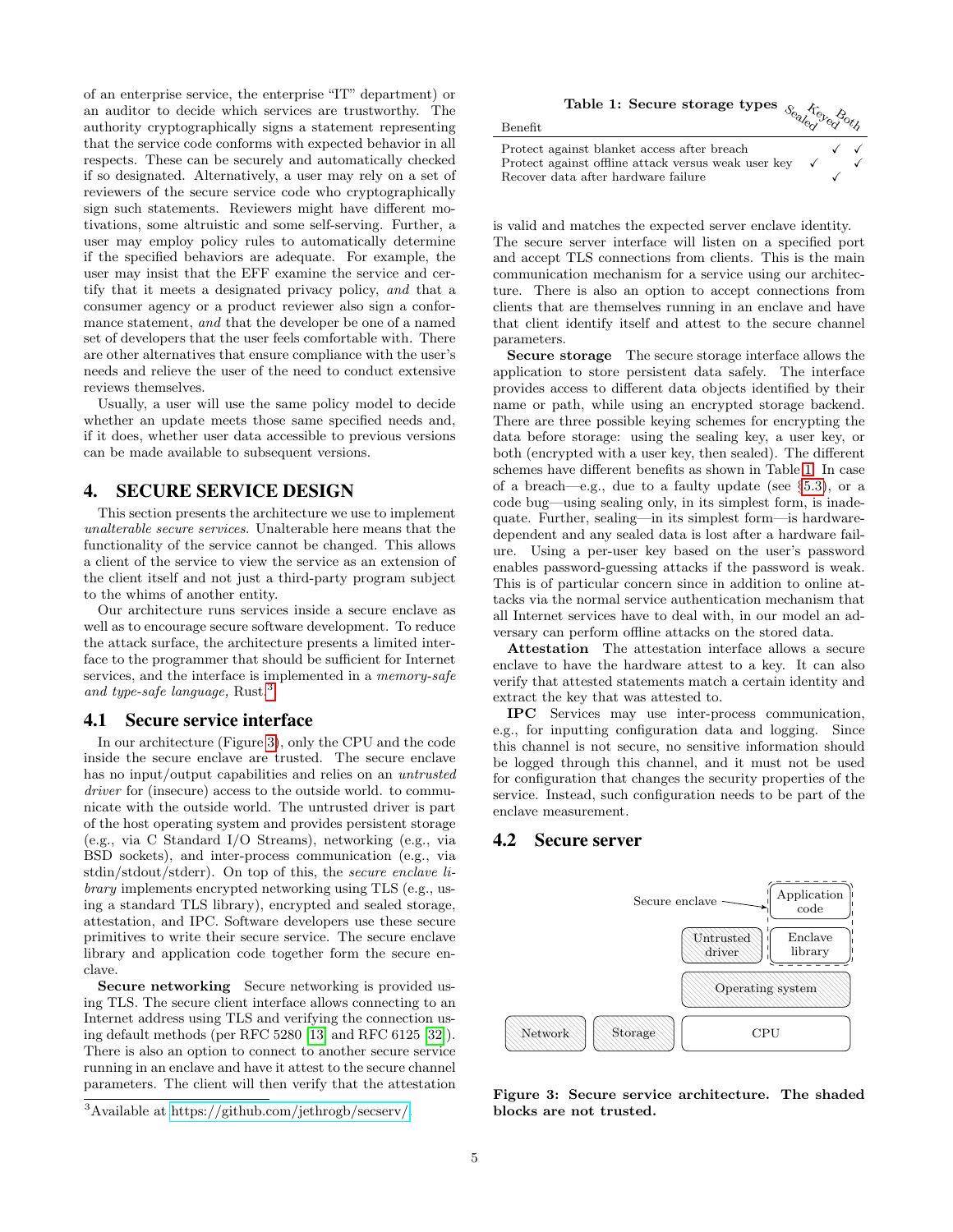Using the primitives defined in the previous section, we can build an unalterable secure service. Keeping the private key  $K_{\text{server}}^{-1}$  of a TLS server in sealed storage and never exporting the key outside the enclave ensures only a particular secure enclave instance can have access to it. This means that when one establishes a TLS connection with a server that uses that  $K_{\text{server}}$  to authenticate its key exchange, the server endpoint is guaranteed to terminate inside the enclave.

Since the private key should never exist outside the enclave, it must be generated inside the enclave. The key setup procedure for the secure service enclave is shown in Figure [4.](#page-5-1) Input and output happens through the IPC channel.

All the service's static content (e.g., for a website, images and layout elements) must be included in the server binary that will be measured upon enclave startup. All dynamic/user content must be stored in secure storage.

#### *4.2.1 Horizontal scaling*

Once one instance of a service is running, another instance can connect to it and they can both verify that they're instances of the same program. After the verification, sensitive information can be shared (over a secure channel established using a secure key-exchange protocol). Any kind of distributed service can be supported this way.

## *4.2.2 Multiple enclaves*

A service might consist of multiple parts, for example a database server and an application server. The enclaves should validate each other's identity and establish a secure channel between the two. There are at least two secure ways to implement this.

Consider an enclave A that accepts connections from clients and provides controlled access to information based on the client's identity. A second enclave B wants to use enclave A's service and has fixed A's identity in its loaded and measured code. Enclaves A and B establish a secure channel and both attest to their parameters. Enclave B can verify A's attestation and see that the identity matches what is expected. Enclave A can verify B's attestation and provide B access to the information B is authorized to access.

If both enclaves must verify each other's identity using embedded identities, there is a chicken-and-egg problem. Since the identity of a program changes when including a different identity, it's not possible for both programs to have the other's identity fixed in its code. Also, it's not secure to rely upon a system administrator to sign the identities of the two enclaves, since an insider could falsely sign the identity of a malicious enclave. One solution is to combine multiple programs into a single one with multiple operating modes. Now the same solution used for horizontal scaling can be applied.

#### *4.2.3 Updates*

When a service is updated, its persistent data will need to be updated too. Data encrypted with a user-dependent key can be used directly by the newer version. However, since the new service identity will be different from the previous version, all data stored in sealed storage is lost. Sealed data will need to be moved to the new version before the old version can be retired.

A secure channel will need to be established between the old and the new version, see §[5.3.1](#page-7-0) for details on the authentication of this channel. Once the channel is established,



<span id="page-5-1"></span>Figure 4: Key management.

the old version can unseal the data in question and send it across. The new version receives the data and immediately puts it in sealed storage. If there is too much data to be transferred over the secure channel, instead that data should be encrypted with an enclave-generated secret key. The key itself can then be stored in sealed storage and transferred for updates.

# <span id="page-5-0"></span>5. CLIENT VERIFICATION OF SECURE SERVICES

The previous section described how to construct a secure service. This section will explain how a client connecting to such a service can verify that service.

Consider the simple scenario in which the server sends an attestation  $A(I_{\text{enclave}})$  to the client as part of establishing a secure channel. The client will need to verify both the attestation and the identity. As a straw-man proposal, envision a service provider distributing a client program that includes a fixed identity and can verify attestations expected for a particular service. This would require users to install a different client per service they want to use. Additionally, since the identity is fixed in the client, service updates would also require a client update.

A more general client could contain the logic to be able to verify all possible attestation mechanisms, as well as maintain a list of all acceptable identities. Done naively, this would be worse logistically, since now a new client needs to be distributed for every service update.

## 5.1 Attestation Transparency

Instead of creating this new verification mechanism that clients would need to implement, we build a verification mechanism on top of an existing mechanism that clients already know how to use: Public-Key Infrastructure. Under our proposed scheme, all the client needs to do to trust the secure service is verify the TLS server certificate using standard existing methods.

Our scheme, called Attestation Transparency, is an extension of the Certificate Transparency framework [\[22\]](#page-12-6). Remember that in our unalterable secure service model,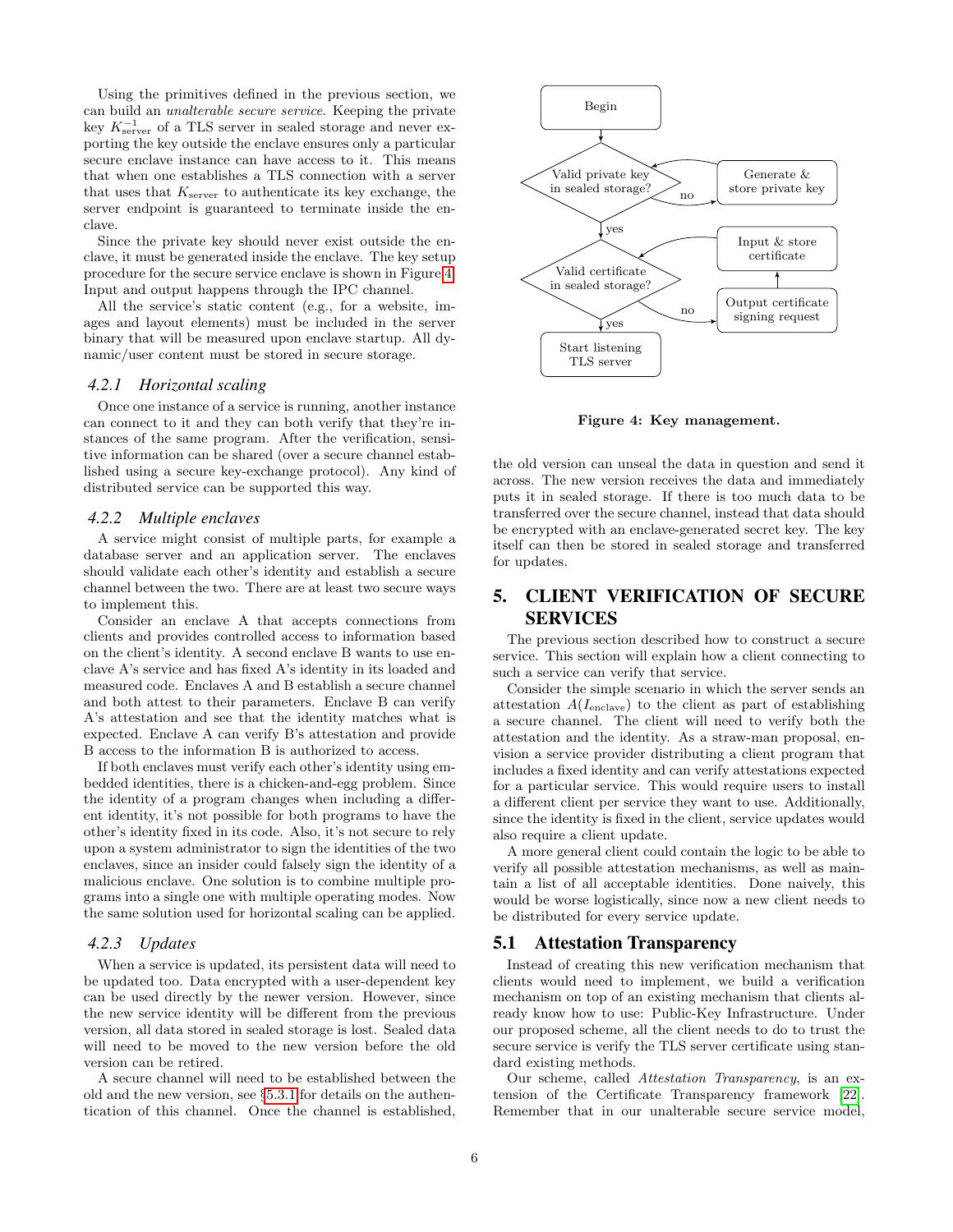demonstrating posession of  $K_{\text{server}}^{-1}$  by an entity implies that it is a secure service instance. The core idea of Attestation Transparency is that a secure service provider publishes (once) in the Attestation Transparency log an attested statement  $A(I_{\text{enclave}}, K_{\text{server}})$ . With this, they announce to the world that an entity possessing  $K_{\text{server}}^{-1}$  is an instance of Ienclave. The secure service provider also obtains a valid TLS server certificate for  $K_{\text{server}}$  through normal means and inputs it into the enclave. The certificate binds a Common Name  $(CN)$  to the key  $K_{\text{server}}$ , and the published attested statement binds that to the identity  $I_{\text{enclave}}$ . When a client establishes a TLS connection with the enclave, it verifies the certificate and the enclave uses its  $K_{\text{server}}^{-1}$  to sign the key exchange, after which the client has established a secure channel with the enclave. The whole process is depicted in Figure [2](#page-3-0) on page [4.](#page-3-0)

An Attestation Transparency monitor performs a similar function to a Certificate Transparency monitor. The AT monitor continuously watches the CT logs for certificates issued to the CN identifying the secure service it is interested in. Once a new certificate with public key  $K$  is logged, the monitor checks the AT logs to see if any attested statements  $A(I, K)$  with that same key K exist. If such an attested statement does exist, the monitor checks whether the identity  $I$  is valid for that service. If the identity is invalid, or no attested statement was found in the log, the monitor raises the alarm.

To prevent spamming, an AT log might require proof of existence of a valid certificate in the CT logs before accepting statements for submission. As such, there can be a short period of time where a certificate will exist in the CT logs without a corresponding statement in the AT logs. Monitors will need to take this into account and choose an appropriate wait time (e.g. two maximum merge delays) before raising the alarm. This wait time is the maximum time during which clients could be vulnerable to attack, before it could be noticed.

## 5.2 Incremental deployment — logs

While from the previous description it sounds like the AT log is separate from the CT log, this is not necessarily the case. Instead, attested statements can be included in a certificate as a  $X.509$  Certificate extension.<sup>[4](#page-6-1)</sup> The secure service can output the attested statement in the requested extensions section of its certificate signing request. As Certificate Transparency is already being deployed, this means Attestation Transparency does not require any new infrastructure. We propose minor changes to CT to support AT, along with an incremental deployment path towards a smoother process in the future.

#### *5.2.1 Fake attestation certificates*

Currently the only data that can be included in the CT logs are certificates and precertificates.<sup>[5](#page-6-2)</sup> To prevent spam, the only certificates accepted in the logs are those signed by a known CA.

In order to publish attested statements in the CT logs,

we propose that CT logs also accept (pre)certificates from an 'Attestation Authority' (AA). This is a fake Certification Authority that only issues pre-certificates and is not trusted by regular TLS clients. The AA follows a simple procedure: it takes as input a certificate, a Signed Certificate Timestamp and a certificate signing request that includes a statement as an extension. The AA verifies the certificate and SCT and it verifies the CSR includes the same public key. It will then issue a precertificate with the same Subject Name and public key, including the statement extension and a pointer to the real certificate. The AA will only issue one precertificate per real certificate.

#### *5.2.2 Attested statement log entries*

An alternate first step in the deployment process is to move the Attestation Authority's responsibilities into the CT log server. This requires a change in the CT specification to add a new entry type for attested statements. The inputs for the submission procedure will be the same, the verification and spam protection measures will be the same, only the output will be an attested statement-type entry in the CT log as well as an SCT for this entry.

While this setup increases the functionality and complexity of the CT log, it reduces the logistical complexity compared to using an Attestation Authority.

#### *5.2.3 Certificate extensions*

It would be much more convenient to just include the attested statement as an extension in the actual valid endentity TLS certificate. This would eliminate the need for any changes to the current CT system. It would also solve the issue of a potential delay between the appearance of the certificate and the attested statement in the logs.

It is currently practically infeasible to obtain certificates with such an extension. We contacted a total of 9 subsidiaries of the largest 6 Certification Authorities (Comodo, Symantec Group, Go Daddy Group, GlobalSign, DigiCert, StartCom) to see if they would issue certificates with this extension. Of the CAs we contacted, 5 did not respond to our inquiry or did not understand the request, 3 were unable to provide such certificates, and 1 was unsure whether it would be possible, but if it was, it would cost an additional US\$5,000. We considered (ab)using an existing extension, but were unable to find a suitable one for the type of data we'd want to include.

We encourage CAs to support Attestation Transparency extensions in the future.

#### <span id="page-6-0"></span>5.3 Validating enclave identities

The previous discussion depends on being able to determine what is a valid enclave identity. This is mostly a matter of policy, and as such we present a mechanism that supports different policies. For each service, some entity or a group of entities—known as the policy administrator—is in charge of verifying the policy for an enclave identity. The policy administrator maintains a private key for each service policy. After verification, the policy administrator signs the enclave code indicating that the policy was met. For example, the EFF could establish a service that audits code for privacy violations and certify complying code by signing it. These compliance certificates can be used as an automated or semi-automated mechanism by client software to determine whether it trusts the code.

<span id="page-6-1"></span> ${}^{4}{\rm We}$  have allocated OID arc 1.3.6.1.4.1.4995.1000.4.1 for this purpose.

<span id="page-6-2"></span><sup>5</sup>Precertificates are similar to regular certificates, conveying the same information. However, they are constructed in such a way that they can't be used in place of a regular certificate.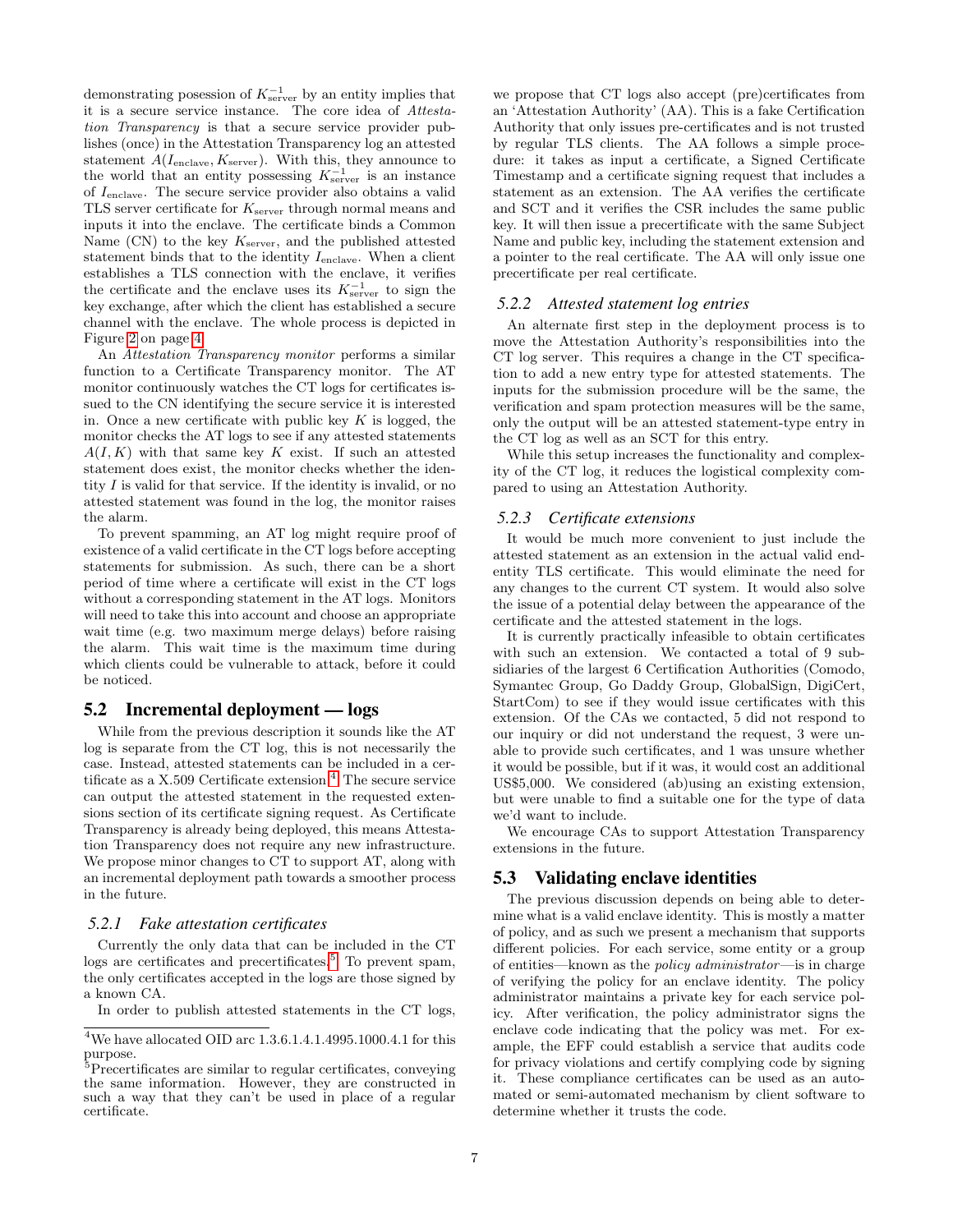When a system runs such a signed enclave, it will issue attestation statements of the form  $A(I_{\text{signer}} : I_{\text{enclave}}, K_{\text{server}})$ . An AT monitor will maintain a list of policy administrators it trusts for a specific CN. Now, the monitor need not itself verify the enclave identity in an AT log entry, it can instead rely on a valid signature from the policy administrator.

#### <span id="page-7-0"></span>*5.3.1 Handling updates*

This mechanism also enables code updates to services by having an old version of the service check the policy for the new version. This check is embedded in the code for the old service, and has undergone the same vetting process as the rest of the code. The whole process for updating from an old service  $S_1$  to a new service  $S_2$  is as follows.

$$
D \xrightarrow{S_2} P \tag{1}
$$

When a developer  $D$  is ready to update their service, they will send their binary  $S_2$  and optionally documenting materials to the policy administrator P.

$$
P \xrightarrow{\text{Sig}_P(I_2)} D \tag{2}
$$

The administrator will verify that the new code meets the policy and sign it.

$$
SP: S_2 \xrightarrow{\text{CSR}(K), A(P:I_2, K)} CA, AT \qquad (3)
$$

The service provider  $SP$  will launch the signed enclave  $S_2$ , which will output a certificate signing request including the attested statement. The service provider submits the CSR to a CA and the attested statement will be published to the AT logs.

$$
CA \xrightarrow{\text{Cert}_{CA}(K)} \text{SP} : S_2, CT \tag{4}
$$

CA will sign a certificate. The certificate will be submitted to the CT logs. With this publication, the policy administrator has announced to the world that  $I_{\text{enclave}}$  conforms to the policy established by  $I<sub>signer</sub>$ . The service provider inputs the certificate into the signed enclave and launches the service. AT monitors will see the new service with the new certificate and can use the CT/AT log to verify that everything is in order.

$$
S_2 \xleftarrow{\text{secure channel}} S_1 \tag{5}
$$

 $S_2$  establishes a mutually authenticated secure channel with  $S_1$ . Both sides must verify the code identity of the other side through attestation, as well as check the Certificate Transparency proofs for their keys. Doing both validates the service code and ensures that there is a public record for this particular service instance.

$$
S_2 \xrightarrow{\text{Proof}(A(P:I_2,K)\in AT)} S_1 \tag{6}
$$

 $S_2$  provides  $S_1$ —which is configured to accept policy statements from policy administrator P—with proof that an attestation  $A(P: I_2, K)$  appears in the AT logs.

$$
S_2 \longleftarrow \xrightarrow{\text{sealed data}} S_1 \tag{7}
$$

 $S_1$  will subsequently transfer its sealed data to  $S_2$ .

The update process can be performed without downtime for the users. Users can keep using the old version of the service as long as its certificate is still valid. Once the new certificate has been obtained and the required publications in the Transparency logs have been made for the updated service, it can start accepting connections. From then on, clients will see the new certificate and Transparency log proofs, indicating that they are now using the updated service.

#### *5.3.2 Enclave policies*

A policy shall at least require that the TLS private key will not be leaked and that updates shall be considered valid only when accompanied with a proof that they appear in the Attestation Transparency logs. While a policy administrator may issue a signed policy statement erroneously, the statement will be ineffective until published. Once published, others can hold the policy administrator accountable. It is also important that an entity controlling a Certificate Transparency log signing key must not also be an entity controlling a policy signing key. Such an entity would be able to issue signed policy statements and obtain a signed 'proof of inclusion' from the log without actually publishing the statement.

Policies can cover a variety of use cases from most transparent to not transparent. Care must be taken when a single party has a fair amount of control over what would be considered a secure service under their policy. Such constructions should always be paired with the ability for independent entities to verify their claims post facto using transparency. We propose the following policies:

Open-source reproducible builds The software developer publishes their source code publicly with a mechanism for reproducible builds. The same developer doubles as the policy administrator and builds the binary and signs it before handing it off to the service provider.

Independent audit The software developer hands their source code to an independent auditor. The auditor vets the secure service and describes the security properties the service has in a policy. It will sign the binary and publish the policy. When, later, the developer submits an updated version of the software, the auditor checks whether it meets the security requirements per the established policy.

As an extension to this scheme, an independent auditor could maintain several standard policies. For example they might have a 'secure IMAP service' policy. Anyone will be able to write software that adheres to the policy, and the auditor can verify and sign all such software. This effectively creates an interoperable system of secure IMAP services, where data can be transferred from one service to the other while maintaining the security properties.

Self-published with legal obligations The software developer hands their source code to a publisher. The publisher builds the binary and signs it before handing it off to the service provider. The publisher also promises (e.g. by incorporating a clause in their terms and conditions) that enclaves they sign exhibit certain properties.

Enterprise-local audit An enterprise might maintain a set of policies for secure services it runs internally. They can have an internal audit team that vets service updates. This way they can have the benefits of protection from insider attacks as well as local control.

# 5.4 Incremental deployment — clients

We present an incremental deployment path for Attestation Transparency that makes it immediately useful for today's clients while improving security guarantees for future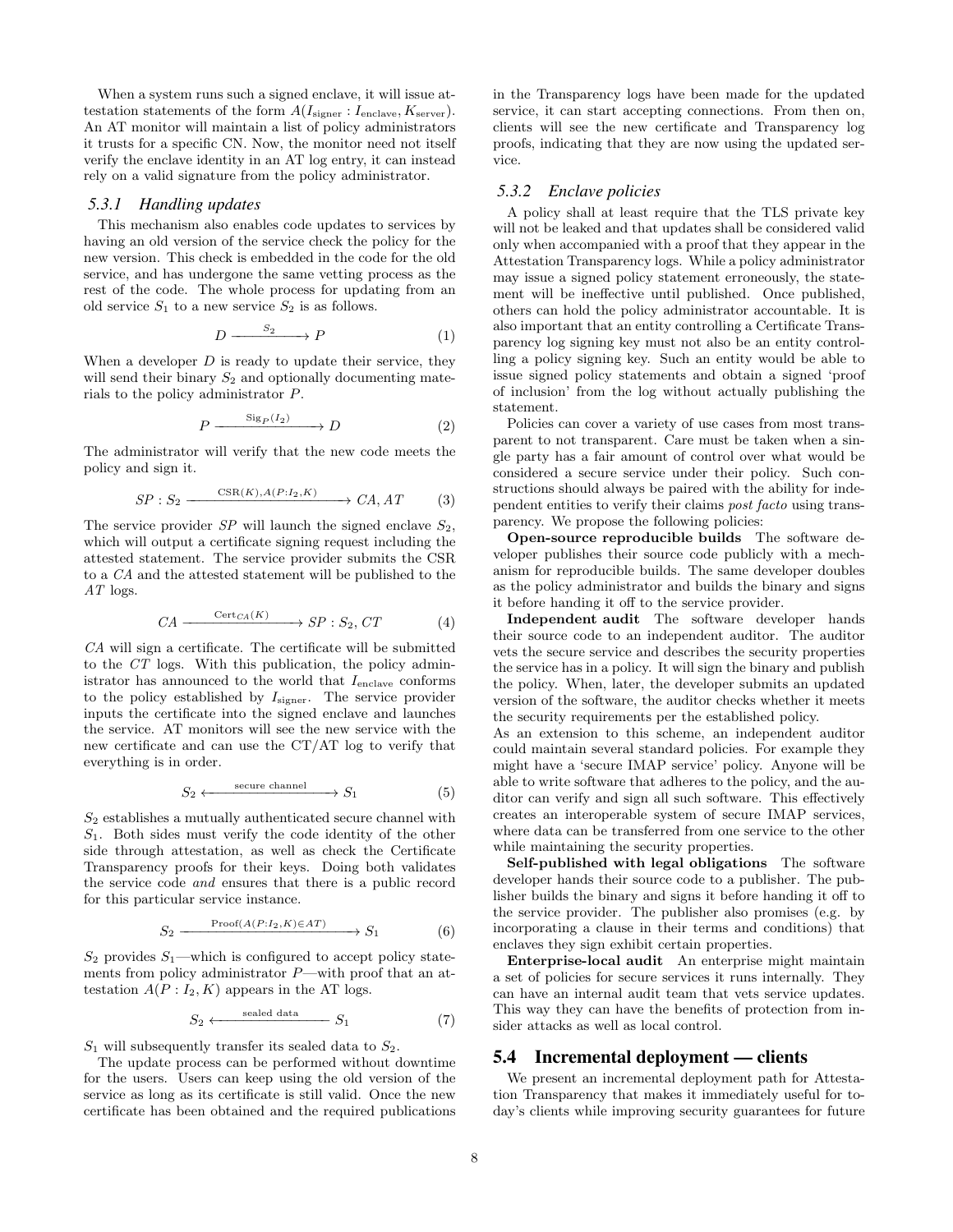clients.

Current clients Initially, clients without Certificate Transparency support will benefit from the existence of the CT/AT ecosystem, as independent entities can monitor the published certificates and statements. However, there are no guarantees for such clients and targeted attacks are possible. While the CT logs might include a valid certificate for some domain, a client without CT support can be presented with a valid certificate that does not appear in the logs, and the client would be none the wiser.

#### Clients supporting Certificate Transparency

Once clients support Certificate Transparency, a process which is already in motion, they will get most of the benefits of Attestation Transparency as well. Suppose a service has subscribed to our secure service paradigm, promising to publish in the AT log in conjunction with the CT log. Then, by checking the Signed Certificate Timestamps when setting up a connection, a client can be sure that the server published its attestation if it has one. A user still needs to rely on manual verification or word-of-mouth to know whether a particular service at a particular domain is in fact a secure service.

Clients supporting Attestation Transparency A client that can check the attested statements will be able to indicate to the user that it is in fact connected to a secure service.

Clients supporting remote attestation Clients supporting remote attestation get even stronger guarantees than those just supporting Certificate Transparency. With remote attestation, a client can verify that the server they are connected to is actually running inside a secure enclave. This is helpful in case a server's TLS private key got leaked inadvertently. A third party could run a modified service with the TLS private key thus impersonating the secure service under the previous three mechanisms. When using remote attestation directly, this third party could not produce a correct attestation if the service were modified.

## <span id="page-8-0"></span>6. EVALUATION

Since Intel SGX is not yet available at the time of writ- $ing<sub>i</sub><sup>6</sup>$  $ing<sub>i</sub><sup>6</sup>$  $ing<sub>i</sub><sup>6</sup>$  we performed our evaluation by implementing secure services on top of CloudProxy [\[25\]](#page-12-8). CloudProxy provides an abstraction over security primitives similar to the ones Intel SGX provides. A current implementation is available using Linux with a hardware root-of-trust based on the Trusted Platform Module (TPM) interface. This implementation has a much larger TCB than pure SGX would have, including the bootloader, the CloudProxy hypervisor, and the entire OS kernel.[7](#page-8-2)

We do two case studies on secure services to evaluate developer effort and performance loss. First, to see how difficult programming with our secure service paradigm would be, we implemented a secure web server "from scratch."Second, we molded an existing web application stack into our secure service model to test the performance loss incurred. The original CloudProxy technical report [\[25\]](#page-12-8) includes further performance measurements. We do expect

slightly better performance on CloudProxy than we would see on real SGX hardware, since there is no runtime memory encryption overhead. All our tests were performed on an Intel NUC 5i5MYHE with Intel Core i5-5300 processor, 8GB RAM and a Samsung 850 EVO SSD, running Ubuntu 15.04 with a Linux 4.0.7 kernel.

#### 6.1 File hosting service

We implemented the secure service interface in a memorysafe and type-safe but fast language, Rust [\[31\]](#page-12-9). The interface library is designed in a way that makes it easy to swap out different parts (such as OpenSSL for another TLS library or CloudProxy bindings for an SGX runtime).

On top of that we implemented an HTTPS server that runs a simple file storage service. A user can login using a username and password. They can then upload files which will be encrypted with a key derived from their password. Users can later retrieve these files by logging in again. The webserver is entirely self-contained—the binary includes all HTML, JavaScript, CSS and images that are going to be served to the user.

The webserver itself is 425 SLOC of Rust and 168 SLOC of HTML/JavaScript/CSS plus the jQuery framework and the Bootstrap theme. The interface library is 983 SLOC of Rust, plus an additional 262 SLOC of Rust and 1154 SLOC of C/C++ for the CloudProxy bindings. In addition, the webserver and library pull in an additional 59000 SLOC of Rust for statically linked dependencies. These numbers represent an upper bound on the actual number of lines as they include inline unit tests and feature-gated code that is not compiled—such as 18000 lines in unused Windows API bindings, and 5000 lines in an unused HTTP/2 implementation. The CloudProxy bindings pull in another 17000 SLOC of C/C++ for statically linked dependencies in addition to libprotobuf. We link to OpenSSL and common system li-braries as well.<sup>[8](#page-8-3)</sup>

## 6.2 Web forum

While the goal of this paper is not to show that legacy applications can be ported to our architecture—others have already shown similar results [\[6\]](#page-11-5)—we do want to show that the architecture is fit for running large and complex Internet services. We mold an existing web server stack consisting of Apache, PHP, SQLite and phpBB to fit in our secure service architecture using CloudProxy and Linux OS features. The insecure filesystem, networking and IPC are provided as normal by the OS. Secure storage and attestation is provided by a small set of binaries that provide access to the Cloud-Proxy interface. Secure networking is provided by Apache's mod\_ssl and the keying interface by OpenSSL. Database encryption is provided by SQLCipher, [\[41\]](#page-12-10) an enhanced version of SQLite that encrypts the on-disk files using AES. The database encryption key itself is stored in sealed storage.

To make the web stack measurable, all files (binaries, system libraries, web content, etc.) are bundled into a single bootstrap binary. The bootstrap binary creates a new root filesystem namespace—isolating this process's view of the filesystem from the rest of the system—from an empty RAM-disk and fills it with the bundled files. It then starts an initialization script that sets up the keys according to

<span id="page-8-1"></span><sup>&</sup>lt;sup>6</sup>Hardware with SGX is currently available in both Core and Xeon E3 processors, but Intel had yet to release the required additional software support.

<span id="page-8-2"></span><sup>7</sup>The OS kernel could be significantly reduced or even replaced by a small run-time library but we have not done this.

<span id="page-8-3"></span> $8$ To be precise: libz, libdl, libpthread, libm, libstdc++, libgcc\_s, libc.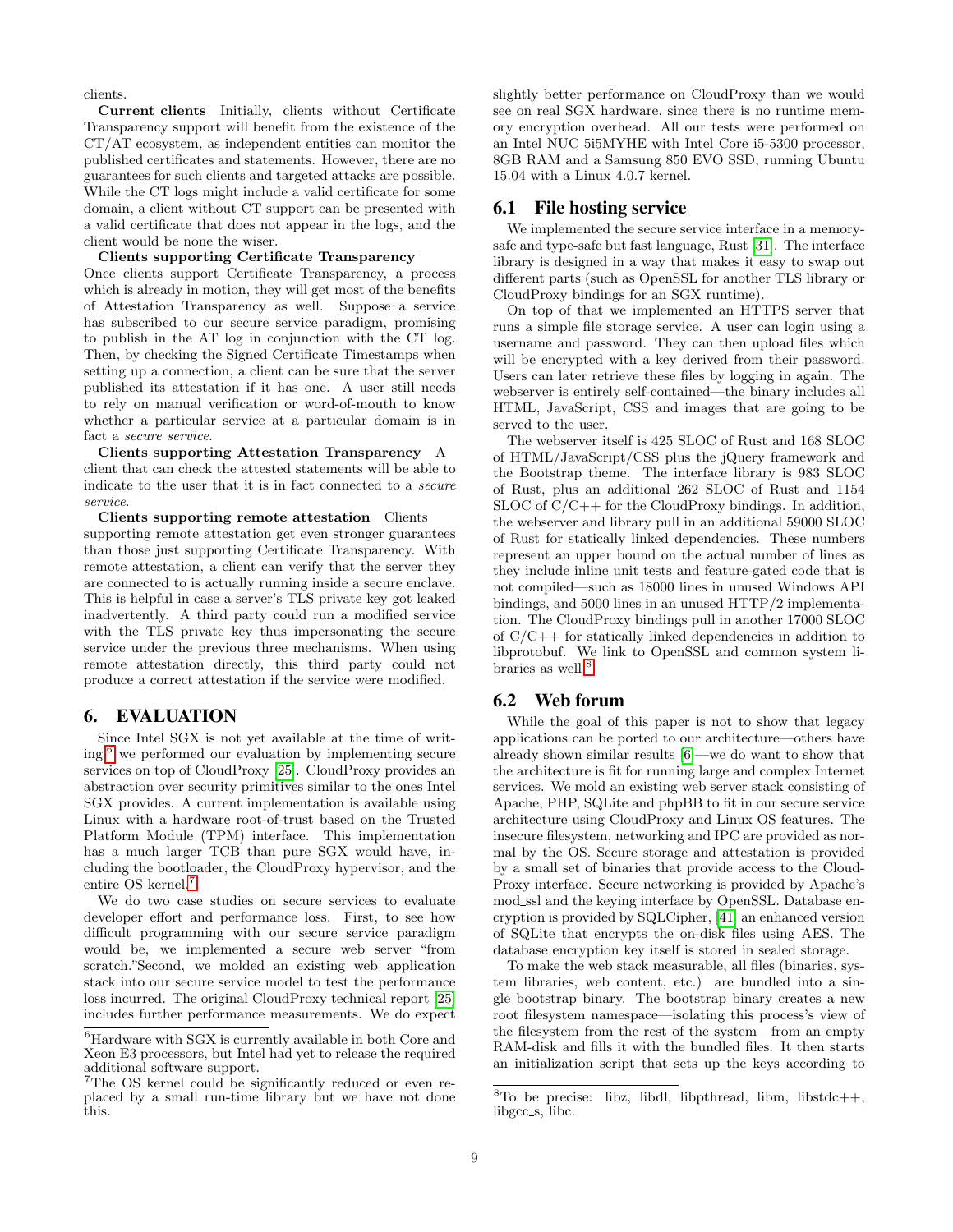

<span id="page-9-2"></span>Figure 5: Cumulative Distribution Functions of the processing times for 3 different phpBB setups. For each line,  $n = 1692$ .

Figure [4](#page-5-1) as well as the database encryption key and then launches the Apache web server. The bundle is about 76MB.

We measure the performance of three related web forum setups to see the effect encryption and the CloudProxy platform have. The first setup, plain is a vanilla Apache, PHP, SQLite and phpBB installation. The second, encrypted, swaps out SQLite for SQLCipher. The final setup, en $crypted+CloudProxy$ , runs the aforementioned bundled measured web stack.

For each setup, we load a small real forum dataset with 21 users, 94 topics and about 1300 initial posts. We then run a set of workers that access the forum over HTTPS simultaneously. Each user gets their own worker. Each worker selects a random topic they want to post to and performs the following procedure: login, navigate to the appropriate topic listing, visit the topic, go to the last page, go to the reply screen, and post a reply. Each topic is visited 6 times in total. We measure the aggregate time it takes to complete each topic-posting procedure from login to post. We perform the entire test procedure 3 times, for a total of  $3 \cdot 6 \cdot 94 = 1692$  measurements per setup total.

The average processing time for the plain version is  $\mu =$ 1.671s ( $\sigma = 0.693$ ). For the *encrypted* version  $\mu = 1.731$ s  $(\sigma = 0.633)$  and for the encrypted+CloudProxy version  $\mu =$ 1.738s ( $\sigma = 0.646$ ). The encrypted/encrypted+CloudProxy setups are about  $4\%$  slower than the *plain* version. There is no significant difference between the encrypted and encrypted+CloudProxy setups (Two-sample Kolmogorov-Smirnov test,  $p > 0.73$ . The CDFs in Figure [5](#page-9-2) show that all requests in the encrypted setups are just slightly slower than in the plain version, as opposed to the timing distribution being completely different. It also clearly shows the lack of difference between the encrypted and encrypted+CloudProxy setups, either setup being faster than the other at different percentiles.

## <span id="page-9-0"></span>7. DISCUSSION

#### 7.1 Possible applications

The previous case studies are examples of possible applications of this technology, but many more exist. We discuss some.

#### *7.1.1 Browser-based cryptographic systems*

One of the arguments against doing in-browser cryptography using JavaScript is its poor auditability [\[23,](#page-12-11)[30\]](#page-12-12). Even if a user assures themselves of the quality of the cryptographic system by carefully inspecting a page's DOM tree, there is no guarantee the server will send you the exact same page the next time you visit it. With an Attestation Transparencysupported secure service, a user does get that guarantee. Because the logic for sending HTTP responses is fixed within the unalterable secure service's identity, a client will receive the same script every time. This in combination with the Web Crypto API [\[34\]](#page-12-13) brings us closer to being able to do browser-based crypto properly and securely.

#### *7.1.2 Bootstrapping secure web applications*

In the web application world, many production updates are pushed out every day. Having to go through the update process and requesting a new TLS certificate every time might not be practical. It is not necessary, however, to include an entire website within the secure enclave.

Instead, one can create a small core web page at a wellknown URL (e.g. https://example.com) that will load further web content. Even untrusted content (e.g. from notaudited.example.com) can be included when using a technique such as HTML5 privilege separation [\[3\]](#page-11-6). The small core is secure and verified and provides only security functionality to the web application, which should require infrequent changes. The untrusted part of the website can be developed and updated frequently as normal, while not being able to cause harm because of the privilege separation.

Including static external content, e.g. from Content Delivery Networks, is supported securely through the recent Subresource Integrity draft [\[2\]](#page-11-7). Websites can include a hash with a URL on an external resource which will be checked by the browser.

Including dynamic external content is trickier. If an external site is known to be a secure service defined in this paper, verifying its known public key should be sufficient to ensure the safety of loading its contents. The Subresource Integrity mechanism could be extended to allow public key pinning on an external resource.

#### *7.1.3 Encrypted e-mail storage server*

An e-mail provider could run their SMTP/IMAP stack as two separate secure services. The IMAP server, storing the user's e-mails, will maintain an internal directory of users and corresponding encryption keys. Only the user will have access to their e-mails which are encrypted at rest. The SMTP server, when receiving mail for a local user, will obtain the local public key for that user from the IMAP server and encrypt the received message before handing it to the IMAP server for storage.

This setup provides secure encrypted e-mail storage for legacy IMAP clients including the inability of an insider to obtain the user's e-mails or credentials. Additionally, an SMTP client could verify the server's identity before submitting mail, making sure that the e-mail will get delivered to a secure mailbox.

## <span id="page-9-1"></span>7.2 Limitations and open research questions

The research in this paper does not address availability questions at all. Denial of service is a valid attack that an adversary might perform. Worse, destruction of user data is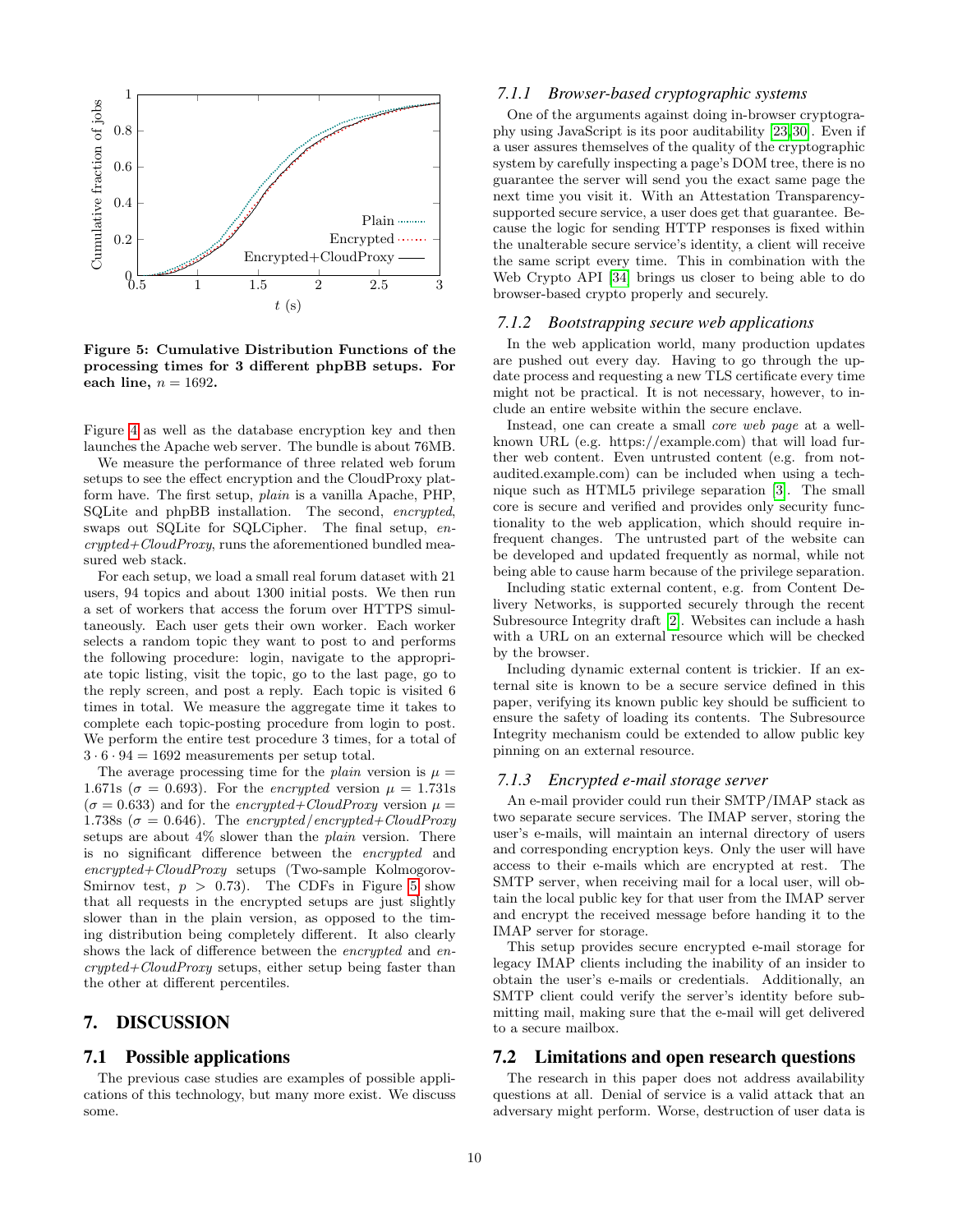also possible. In order to get the cloud environment closer to the desktop model, these issues need to be resolved.

Secure enclaves don't keep any presistent state. As such enclaves can't know whether the untrusted party it's relying one for data storage is returning the most recent version of its encrypted state. This attack against the freshness of data is called a rollback attack. Generic solutions for this problem—such as Memoir [\[28\]](#page-12-14)—exist and can be applied to the design proposed in this paper.

In order for a user to be able to fully trust a 'secure web application' as defined in the previous section, they need to know that the data they see or the input they provide is handled securely. The current web hardly provides such mechanisms. JavaScript and CSS on a page can arbitrarily change page elements to re-order information, capture user input, or even read cross-origin data [\[36\]](#page-12-15). More research effort is needed to provide the user with a secure and trustworthy user interface on the web.

The security of our system relies on an adversary not being able to break in to the secure enclave. Even if the hardware is infallible—which it isn't—a simple software bug could leak sensitive information or provide an attacker with code execution capabilities. Bugs are exacerbated by being completely transparent about the code running on a machine. The transparency makes it much easier for an attacker to automate exploitation of known vulnerabilities. We propose using only safe languages such as Rust to write secure services, but even then there is no guarantee against compiler bugs or developer errors. Further guarantees could be obtained by using formal methods.

While SGX in theory provides good isolation, in practice it might have security flaws. In addition, SGX does not aim to protect against side-channel attacks [\[21\]](#page-12-16). The operating system is in an excellent position to mount side-channel attacks as well as Iago attacks [\[11\]](#page-11-8). SGX also has software components that are critical to its security, which might be more easily compromised than the hardware [\[14\]](#page-11-9). Compromise of SGX on the system running the secure service provides an attacker with access similar to that of directly compromising the secure service. But, even if SGX is broken, future systems might provide better secure enclave functionality that can be used for the secure service design in this paper.

## 7.3 Adoption

Previous Trusted Computing approaches have not seen much practical use. Our scheme differs from most approaches in that the required hardware and software support is only needed on the server side. A single entity can decide to adopt our approach and make it happen without being dependent on their customer's hardware or software choices.

Some service providers may be reluctant to adopt our scheme. However, we believe there is motivation to strongly consider it. The ITIF has predicted that the U.S. cloud computing industry could lose up to \$35 billion by 2016 due to loss of trust in the post-Snowden era [\[18\]](#page-12-17). Forrester Research has predicted that losses could eventually be up to \$180 billion [\[35\]](#page-12-18). Our scheme provides a mechanism that partially addresses these trust concerns.

# <span id="page-10-0"></span>8. RELATED WORK

Our work builds on the development of several important advancements.

An early line of research strove to verify the integrity of a known system stack. This was important since malicious or unreliable system software would certainly prevent the secure operation of even well written applications which were themselves safe. The AEGIS system [\[5\]](#page-11-10) proposed verifying the entire stack by having a chain of integrity checks where each step in the boot process verifies the next before proceeding. This work has been extended to protect other critical software like BIOS code which, if corrupted, presents the application developer with insurmountable barriers for safe operations. Parno et al. provide an overview [\[29\]](#page-12-19) of the relevant techniques and research in this area.

Wobber et al. describe how in the Taos operating system they treat code (represented, say, as a cryptographic hash) as a first class security principal which can be authenticated [\[39\]](#page-12-5). This enabled distributed programs to establish an authentication and authorization model that was as rich and reliable as that for a single program running in batch mode on a single machine. It is not always desirable to attest directly to code principals, as software can change frequently and can exist in many different configurations. Property-based attestation [\[12\]](#page-11-11) aimed to solve this by using properties of software, instead of the software itself, as security principals.

Since secure distributed computing relied on increasingly well studied and accepted cryptographic mechanisms, researchers sought a key management mechanism that allowed remote verification of program identity and isolation properties of program elements running on widely dispersed machines. Trusted computing primitives combining a discrete security chip [\[37\]](#page-12-20) coupled with processor features [\[20\]](#page-12-21) provided the necessary underlying capabilities. Brannock et al. propose a Secure Execution Environment [\[9\]](#page-11-12) with properties similar to our secure enclave. The CloudProxy Tao [\[25\]](#page-12-8) is a consolidated execution environment implemented recursively at each layer of software (VMM, OS, Linux process, container, plug-in) that programmers could generally use without extensive training using existing programming tools. The relentless march towards cloud computing made these capabilities more critical since cloud data centers are widely dispersed, employ powerful insiders who, absent these capabilities can access or control keys and undetectably change code running security critical services, vitiating many of the hoped for benefits of scale and elasticity. These new primitives allowed the safe operation of well written programs on computers that also ran untrustworthy applications written by adversaries.

Researchers recognizing that even with the foregoing advances, large TCBs made security difficult to assure and maintain and thus attempted to minimize the footprint to help ensure that security guarantees could be credibly met. To remedy this, Hawblitzel et al. propose a system using Ironclad Apps [\[16\]](#page-12-22) for secure remote computations by formally verifying the entire server stack. Flicker [\[26\]](#page-12-1) emphasized application of the Trusted Computing primitives on small services within an application isolating them from the rest of the application and the operating system; for example, Flicker enclaves were well suited as a virtual Hardware Security Module or as an authentication enclave that used a long term secret; the security model ensured that the OS, other applications and other portions of the same application could not get private key material. However, it was shown that Intel Trusted Execution Technology, which Flicker is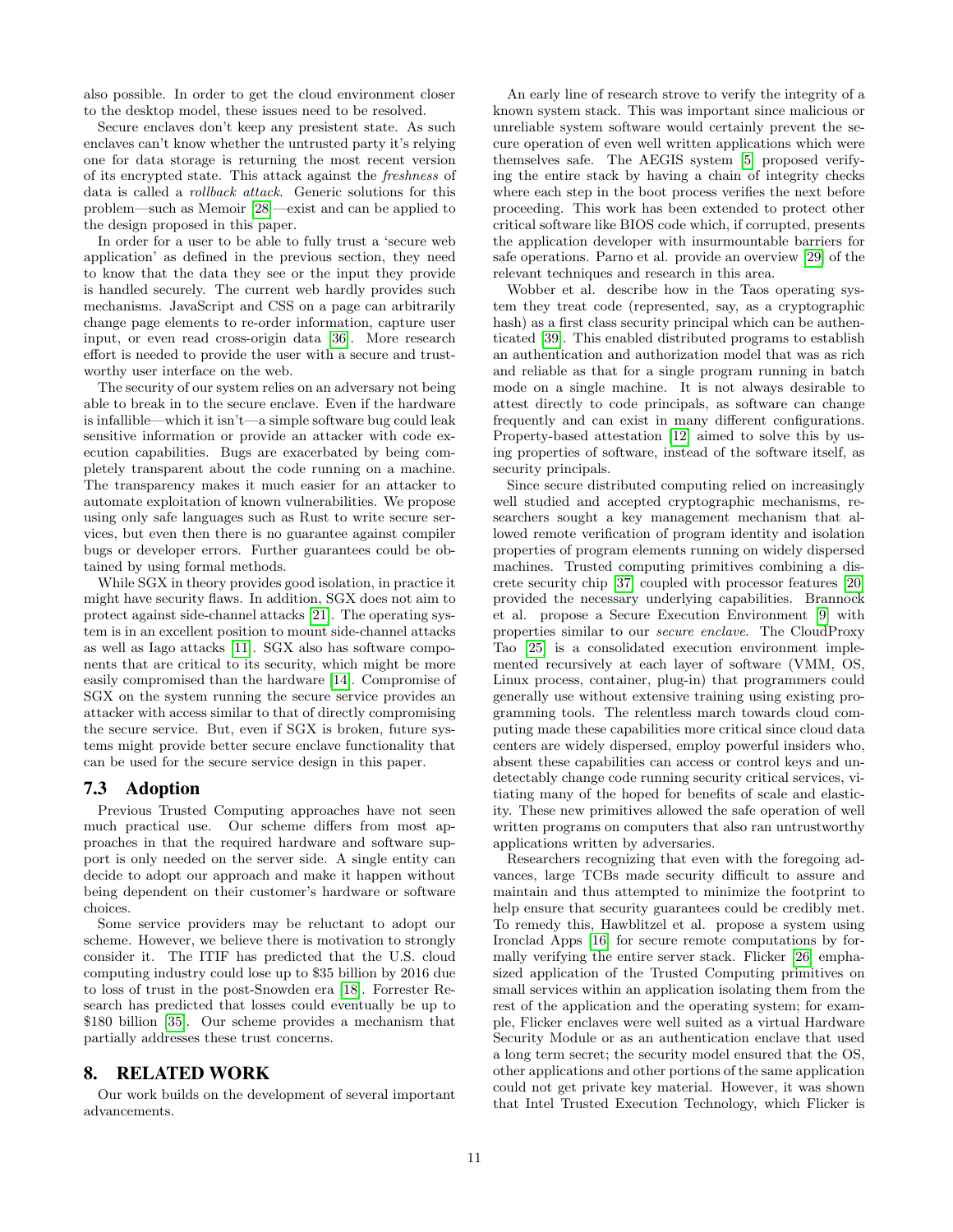based on, is not secure [\[40\]](#page-12-23).

Various other systems were proposed to marry cloud computing with trusted computing, such as Self-service Cloud Computing [\[10\]](#page-11-13), Cryptography-as-a-Service [\[7\]](#page-11-14), and My-Cloud [\[24\]](#page-12-24). These systems focused on providing trust in the cloud hypervisor to a customer of the cloud service provider, not on providing trust of Internet services to users of those services.

SGX [\[19\]](#page-12-4) employed specialized hardware for this same purpose and also encrypted enclave memory in DRAM thus protecting from an adversary with system bus access. Several recent works employ SGX to protect cloud service components. Haven [\[6\]](#page-11-5) employed SGX to run MS SQL Server entirely in a secure enclave. Clients of that database server could benefit from the Attestation Transparency Framework to verify the server they're connecting to. VC3 [\[33\]](#page-12-25) implements secure MapReduce operations for the Hadoop distributed computation platform using SGX.

Attacks on PKI [\[1\]](#page-11-15) threatened the trustworthiness of codependent services which can benefit from the execution flexibility of cloud computing and the vast quantity of community curated data. This prompted the development of Certificate Transparency [\[22\]](#page-12-6) to highlight misissued certificates.

## <span id="page-11-1"></span>9. CONCLUSION

In this paper we have shown how to build secure services and how to enable clients to verify those services. This brings to clients the benefits of the cloud—including scalability, availability, elasticity, maintainability—while guarding against principal attacks (e.g. from insiders) that make cloud usage worrisome.

We have presented a system enabling flexible policy options to let users meaningfully choose security properties. Policies can be established by anyone, including software developers, auditors, independent organizations and communities. The policies are enforced through a compulsory transparency mechanism that brings malicious intent to light. This deters bad actors since they can be easily identified for purposes of legal action or reputation damage.

We have extended the certificate transparency model to code, providing a technical mechanism for users to rely on the security principal which ultimately ensures security properties—code. In addition, we provide flexible trust models that allow any user to meaningfully adduce behavior guarantees from actual implementations. We demonstrate that resulting systems can be nearly as efficient and scalable as existing services and provide strong protection from mischievous providers, foreign governments and sloppy cloud data center operations.

All proposed mechanisms include incremental deployment paths which make our techniques usable now for presentday clients, whereas future deployment will increase security guarantees. In conclusion, we have presented a flexible, practical mechanism to build secure Internet services.

## 10. ACKNOWLEDGEMENTS

We thank Jon McCune and our anonymous reviewers for their feedback. This work was supported by Intel through the ISTC for Secure Computing, AFOSR under MURI award FA9550-12-1-0040, and NSF under CCF-0424422.

## 11. REFERENCES

- <span id="page-11-15"></span>[1] Comodo, DigiNotar Attacks Expose Crumbling Foundation of CA System. ThreatPost, 2011. URL: [https://threatpost.com/090211/75609.](https://threatpost.com/090211/75609)
- <span id="page-11-7"></span>[2] D. Akhawe, F. Marier, F. Braun, and J. Weinberger. Subresource Integrity. W3C working draft, W3C, July 2015. URL: [http://www.w3.org/TR/SRI/.](http://www.w3.org/TR/SRI/)
- <span id="page-11-6"></span>[3] D. Akhawe, P. Saxena, and D. Song. Privilege Separation in HTML5 Applications. In 21st USENIX Security Symposium, pages 429–444. USENIX, Aug. 2012.
- <span id="page-11-2"></span>[4] I. Anati, S. Gueron, S. Johnson, and V. Scarlata. Innovative Technology for CPU Based Attestation and Sealing. In Proceedings of the 2nd International Workshop on Hardware and Architectural Support for Security and Privacy, 2013.
- <span id="page-11-10"></span>[5] W. A. Arbaugh, D. J. Farber, and J. M. Smith. A secure and reliable bootstrap architecture. In IEEE Symposium on Security and Privacy, pages 65–71, 1997.
- <span id="page-11-5"></span>[6] A. Baumann, M. Peinado, and G. Hunt. Shielding Applications from an Untrusted Cloud with Haven. In 11th USENIX Symposium on Operating Systems Design and Implementation, pages 267–283. USENIX Association, Oct. 2014.
- <span id="page-11-14"></span>[7] S. Bleikertz, S. Bugiel, H. Ideler, S. Nürnberger, and A.-R. Sadeghi. Client-controlled cryptography-as-a-service in the cloud. In Proceedings of the 11th International Conference on Applied Cryptography and Network Security, pages 19–36, 2013.
- <span id="page-11-3"></span>[8] R. Boivie and P. Williams. SecureBlue++: CPU support for secure execution. Technical report, IBM Research Report, 2013.
- <span id="page-11-12"></span>[9] K. Brannock, P. Dewan, F. McKeen, and U. Savagaonkar. Providing a Safe Execution Environment. Intel Technology Journal, 13(2):36–51, 2009.
- <span id="page-11-13"></span>[10] S. Butt, H. A. Lagar-Cavilla, A. Srivastava, and V. Ganapathy. Self-service cloud computing. In Proceedings of the 2012 ACM Conference on Computer and Communications Security, pages 253–264, 2012.
- <span id="page-11-8"></span>[11] S. Checkoway and H. Shacham. Iago attacks: Why the system call api is a bad untrusted rpc interface. In Proceedings of the Eighteenth International Conference on Architectural Support for Programming Languages and Operating Systems, ASPLOS '13, pages 253–264. ACM, 2013.
- <span id="page-11-11"></span>[12] L. Chen, R. Landfermann, H. Löhr, M. Rohe, A.-R. Sadeghi, and C. Stüble. A protocol for property-based attestation. In Proceedings of the 1st ACM Workshop on Scalable Trusted Computing, pages 7–16, 2006.
- <span id="page-11-4"></span>[13] D. Cooper, S. Santesson, S. Farrell, S. Boeven, R. Housley, and W. Polk. Internet X.509 Public Key Infrastructure Certificate and Certificate Revocation List (CRL) Profile. RFC 5280 (Proposed Standard), May 2008. Updated by RFC 6818. URL: [http://www.ietf.org/rfc/rfc5280.txt.](http://www.ietf.org/rfc/rfc5280.txt)
- <span id="page-11-9"></span>[14] V. Costan and S. Devadas. Intel SGX explained. Cryptology ePrint Archive, Report 2016/086, 2016. [https://eprint.iacr.org/2016/086.](https://eprint.iacr.org/2016/086)
- <span id="page-11-0"></span>[15] E. Felten. A court order is an insider attack, 2013.